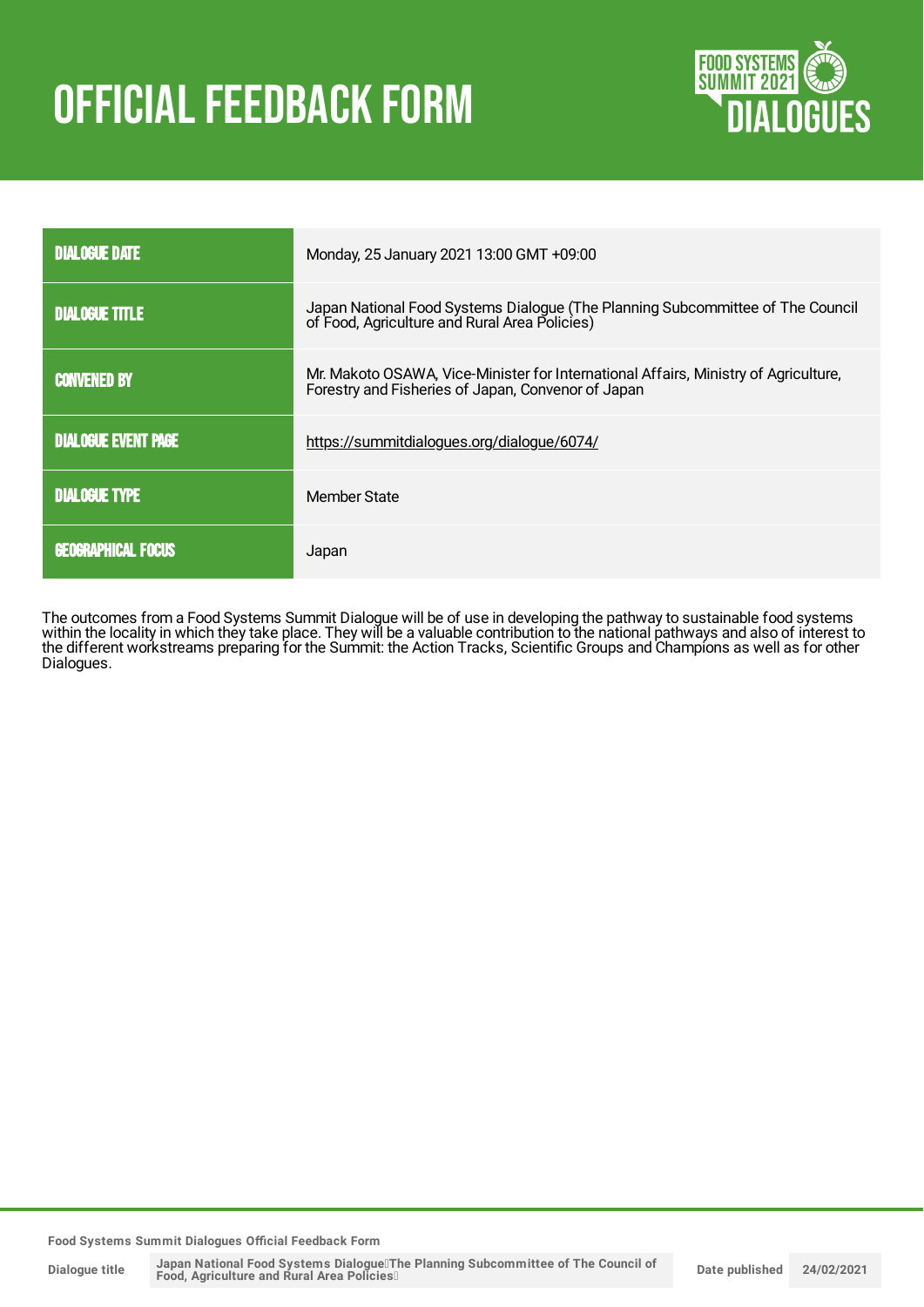## 1.PARTICIPATION



#### NUMBER OF PARTICIPANTS FROM EACH STAKEHOLDER GROUP

| 1 | Small/medium enterprise/artisan             |               | Workers and trade union                     |
|---|---------------------------------------------|---------------|---------------------------------------------|
| 3 | Large national business                     |               | Member of Parliament                        |
|   | Multi-national corporation                  |               | Local authority                             |
|   | Small-scale farmer                          | $\mathcal{P}$ | Government and national institution         |
| 1 | Medium-scale farmer                         |               | Regional economic community                 |
| 2 | Large-scale farmer                          |               | <b>United Nations</b>                       |
|   | Local Non-Governmental Organization         |               | International financial institution         |
|   | International Non-Governmental Organization | 3             | Private Foundation / Partnership / Alliance |
|   | Indigenous People                           | 1             | Consumer group                              |
| 3 | Science and academia                        |               | Other                                       |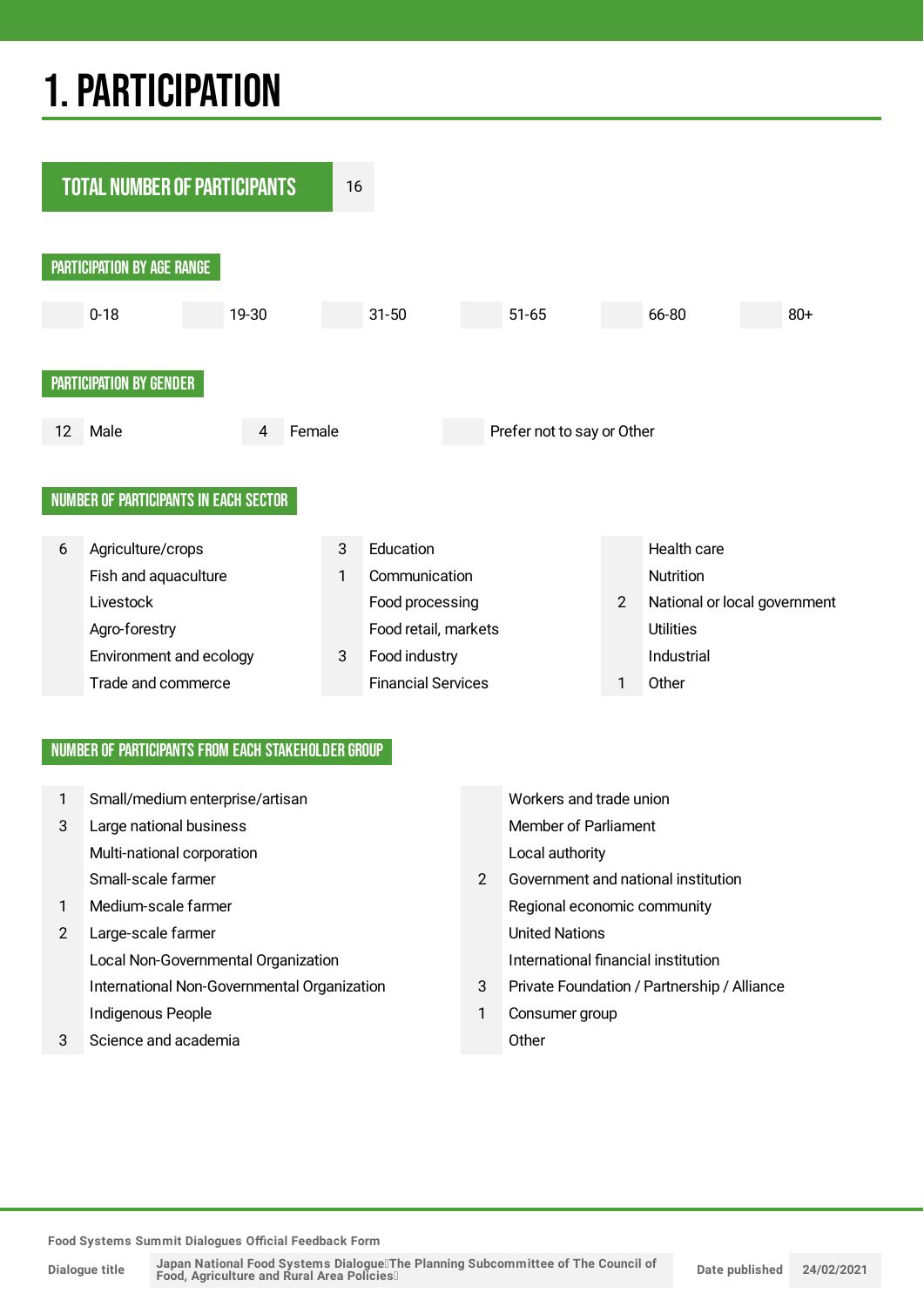## 2. PRINCIPLES OF ENGAGEMENT

HOW DID YOU ORGANIZE THE DIALOGUE SO THAT THE PRINCIPLES WERE INCORPORATED, REINFORCED AND ENHANCED?

HOW DID YOUR DIALOGUE REFLECT SPECIFIC ASPECTS OF THE PRINCIPLES?

DO YOU HAVE ADVICE FOR OTHER DIALOGUE CONVENORS ABOUT APPRECIATING THE PRINCIPLES OF ENGAGEMENT?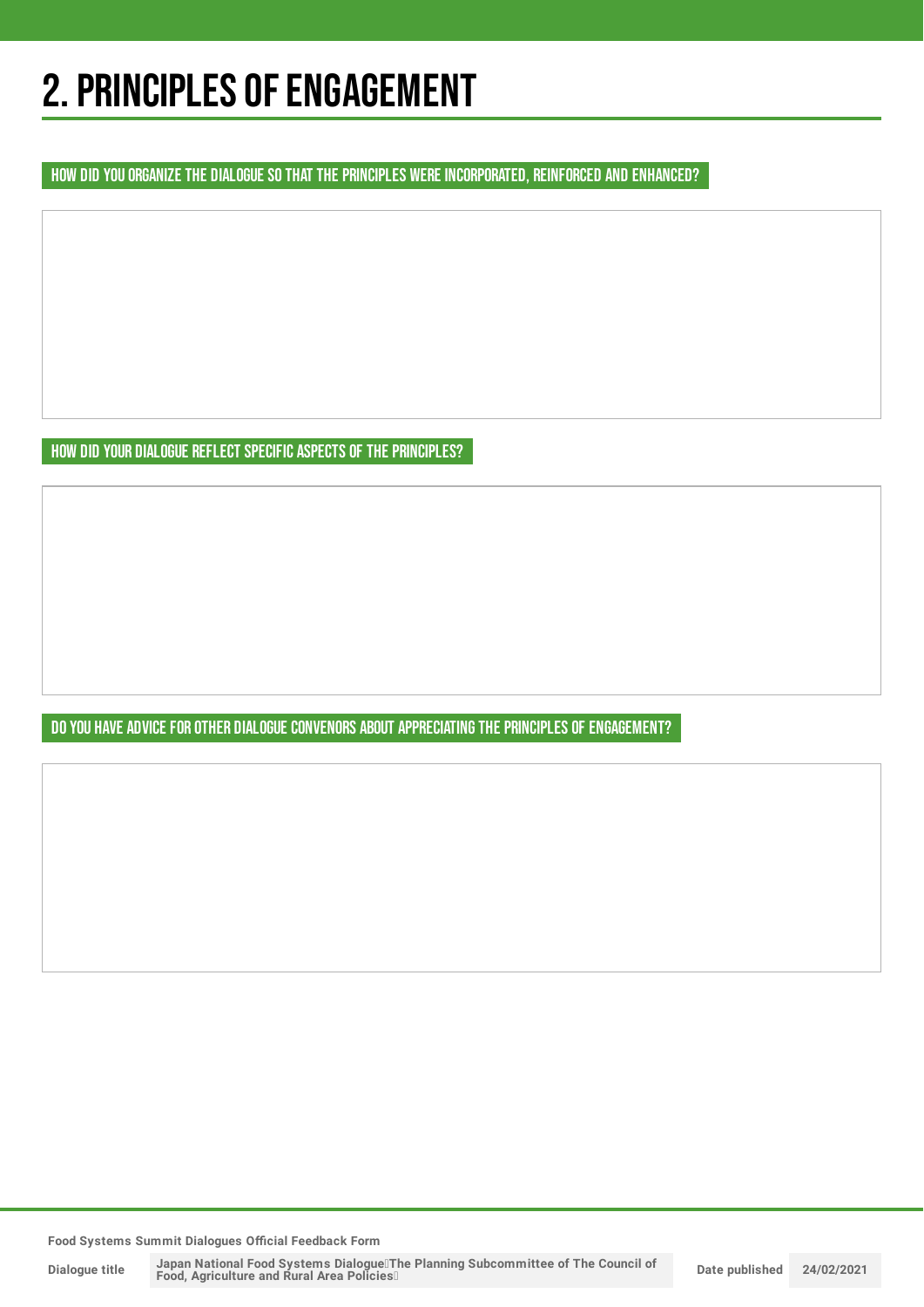## 3. METHOD

The outcomes of a Dialogue are influenced by the method that is used.

DID YOU USE THE SAME METHOD AS RECOMMENDED BYTHE CONVENORS REFERENCE MANUAL?

**Yes** ✓ **No**

In the Planning Subcommittee of The Council of Food, Agriculture and Rural Area Policies held on 25th January 2021, MAFF explained the outline of FSS including the purpose, the key issues of sustainable food system etc. The members of the council from various sectors made comments on that.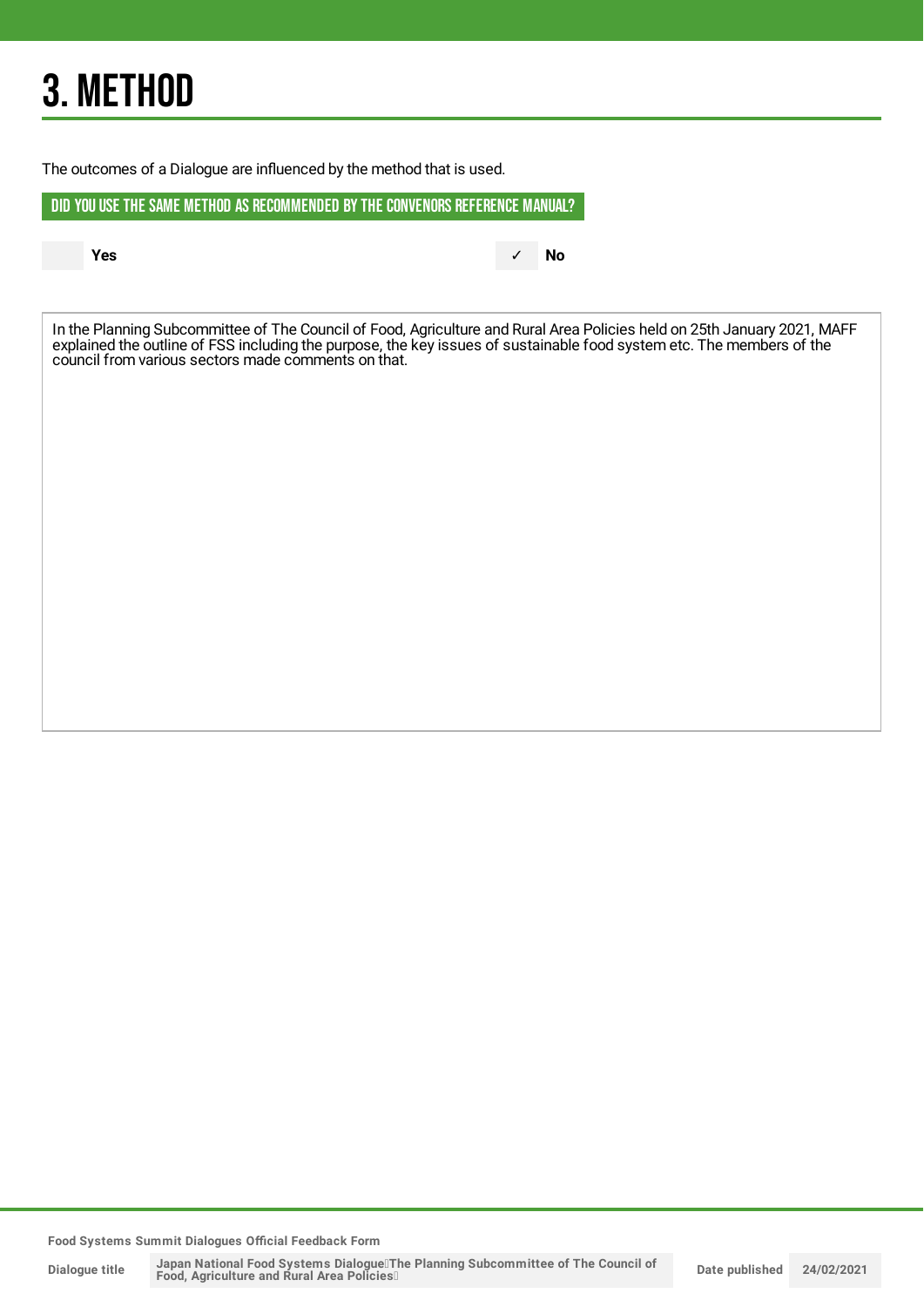## 4. DIALOGUE FOCUS & OUTCOMES

### MAJOR FOCUS

In this dialogue, we discussed challenges and opportunities related to all Action Tracks.

#### ACTION TRACKS

| Action Track 1: Ensure access to safe and<br>nutritious food for all |
|----------------------------------------------------------------------|
|----------------------------------------------------------------------|

- ✓ Action Track 2: Shift to sustainable consumption patterns
- ✓ Action Track 3: Boost nature-positive production
- ✓ Action Track 4: Advance equitable livelihoods
- ✓ Action Track 5: Build resilience to vulnerabilities, shocks and stress

#### **KEYWORDS**

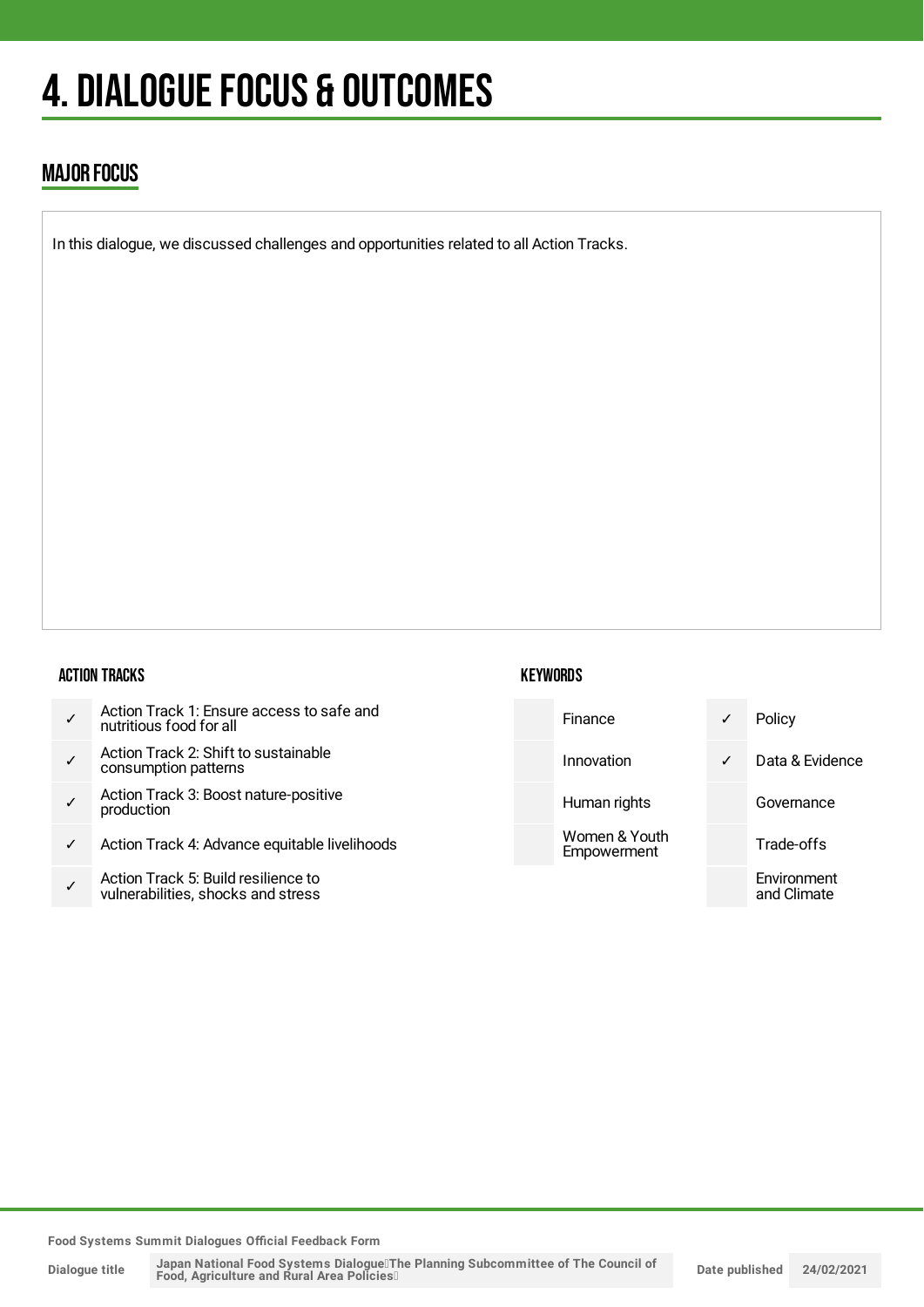### MAIN FINDINGS

The main remarks of the participants are as follows.  $\mathbb I$ It should be more emphasized that Japanese diet is good not only for health but also for environment. ・To promote Shokuiku(food and nutrition education), more data and evidences showing that Japanese cuisine is excellent in environmental aspect should be collected.

#### ACTION TRACKS

| Action Track 1: Ensure access to safe and<br>nutritious food for all |
|----------------------------------------------------------------------|
| Action Track 2: Shift to sustainable                                 |

- ✓ consumption patterns
- ✓ Action Track 3: Boost nature-positive production
- Action Track 4: Advance equitable livelihoods
- ✓ Action Track 5: Build resilience to vulnerabilities, shocks and stress

#### **KEYWORDS**

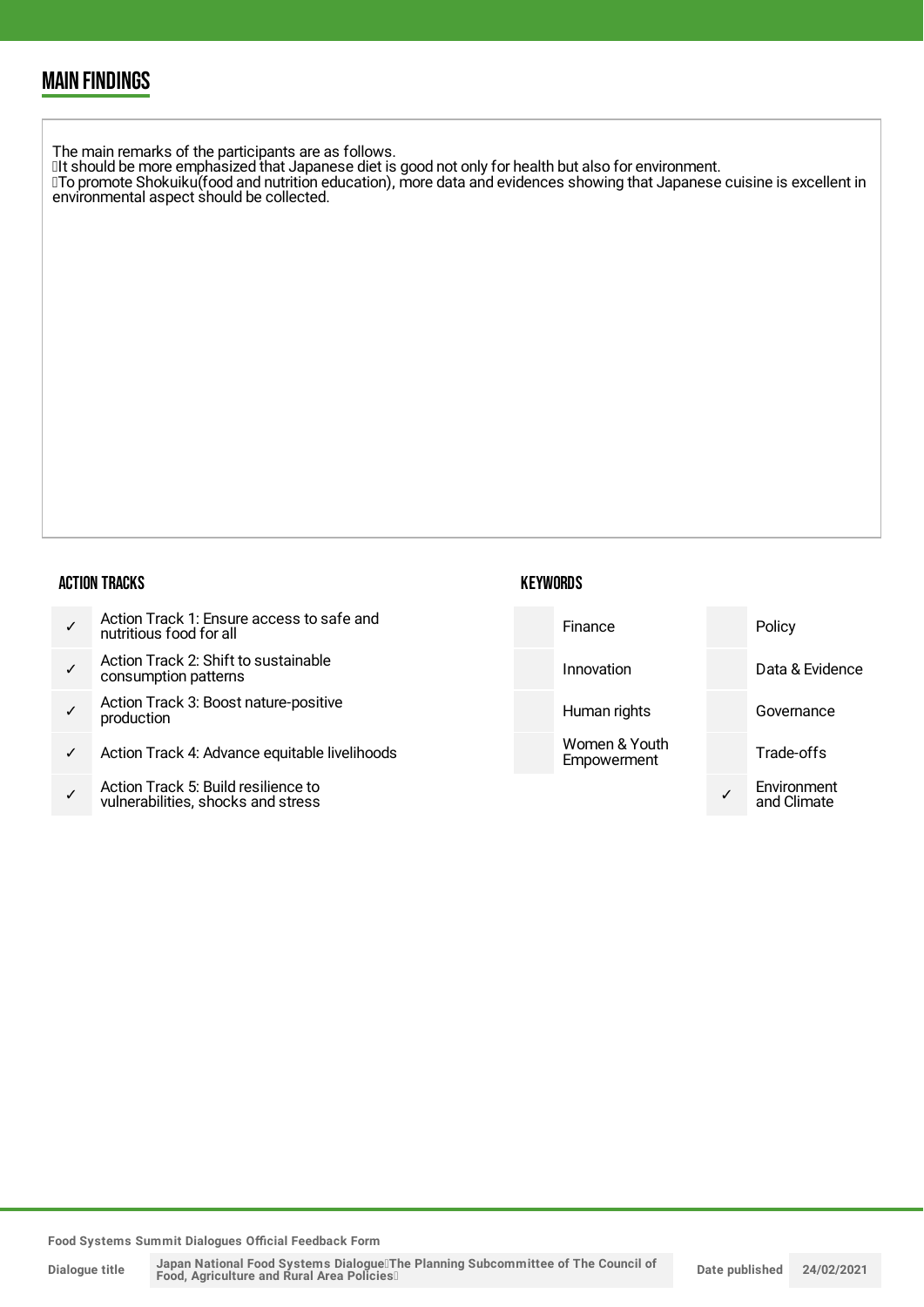### OUTCOMESFOR EACH DISCUSSION TOPIC

#### ACTION TRACKS

Action Track 1: Ensure access to safe nutritious food for all

Action Track 2: Shift to sustainable consumption patterns

Action Track 3: Boost nature-positive production

Action Track 4: Advance equitable liveli

Action Track 5: Build resilience to vulnerabilities, shocks and stress

#### **KEYWORDS**

| and    | Finance                      | Policy                     |
|--------|------------------------------|----------------------------|
|        | Innovation                   | Data & Evidence            |
|        | Human rights                 | Governance                 |
| ihoods | Women & Youth<br>Empowerment | Trade-offs                 |
|        |                              | Environment<br>and Climate |
|        |                              |                            |

**Food Systems Summit Dialogues Official Feedback Form**

**Dialogue title**

Japan National Food Systems Dialogue∏he Planning Subcommittee of The Council of<br>Food, Agriculture and Rural Area Policies□ **Date published 24/02/2021**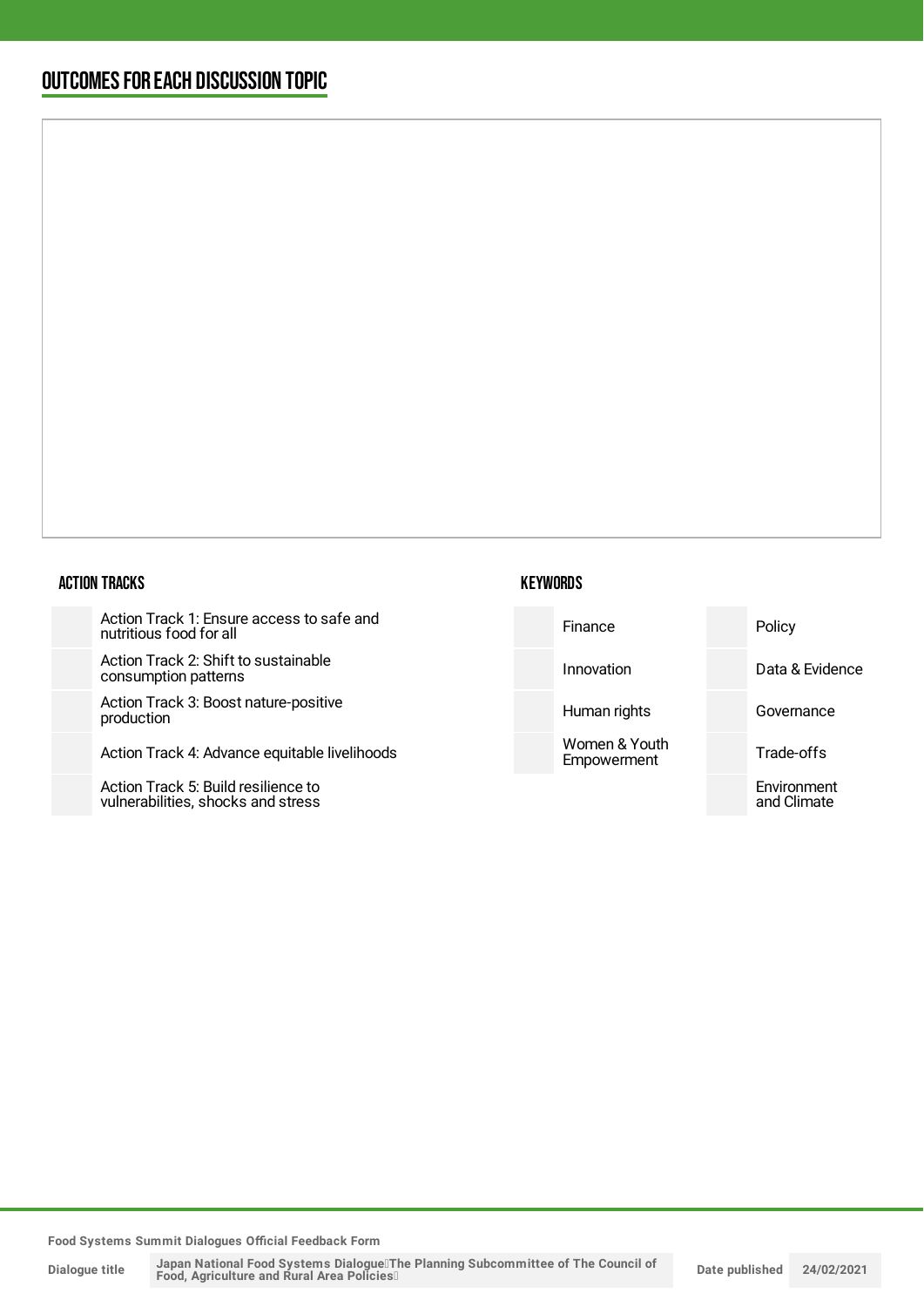### AREAS OF DIVERGENCE

#### ACTION TRACKS

Action Track 1: Ensure access to safe and nutritious food for all

Action Track 2: Shift to sustainable consumption patterns

Action Track 3: Boost nature-posit production

Action Track 4: Advance equitable

Action Track 5: Build resilience to vulnerabilities, shocks and stress

| safe and      | Finance                      | Policy                     |
|---------------|------------------------------|----------------------------|
| le            | Innovation                   | Data & Evidence            |
| tive          | Human rights                 | Governance                 |
| : livelihoods | Women & Youth<br>Empowerment | Trade-offs                 |
|               |                              | Environment<br>and Climate |
|               |                              |                            |

**Food Systems Summit Dialogues Official Feedback Form**

**Dialogue title**